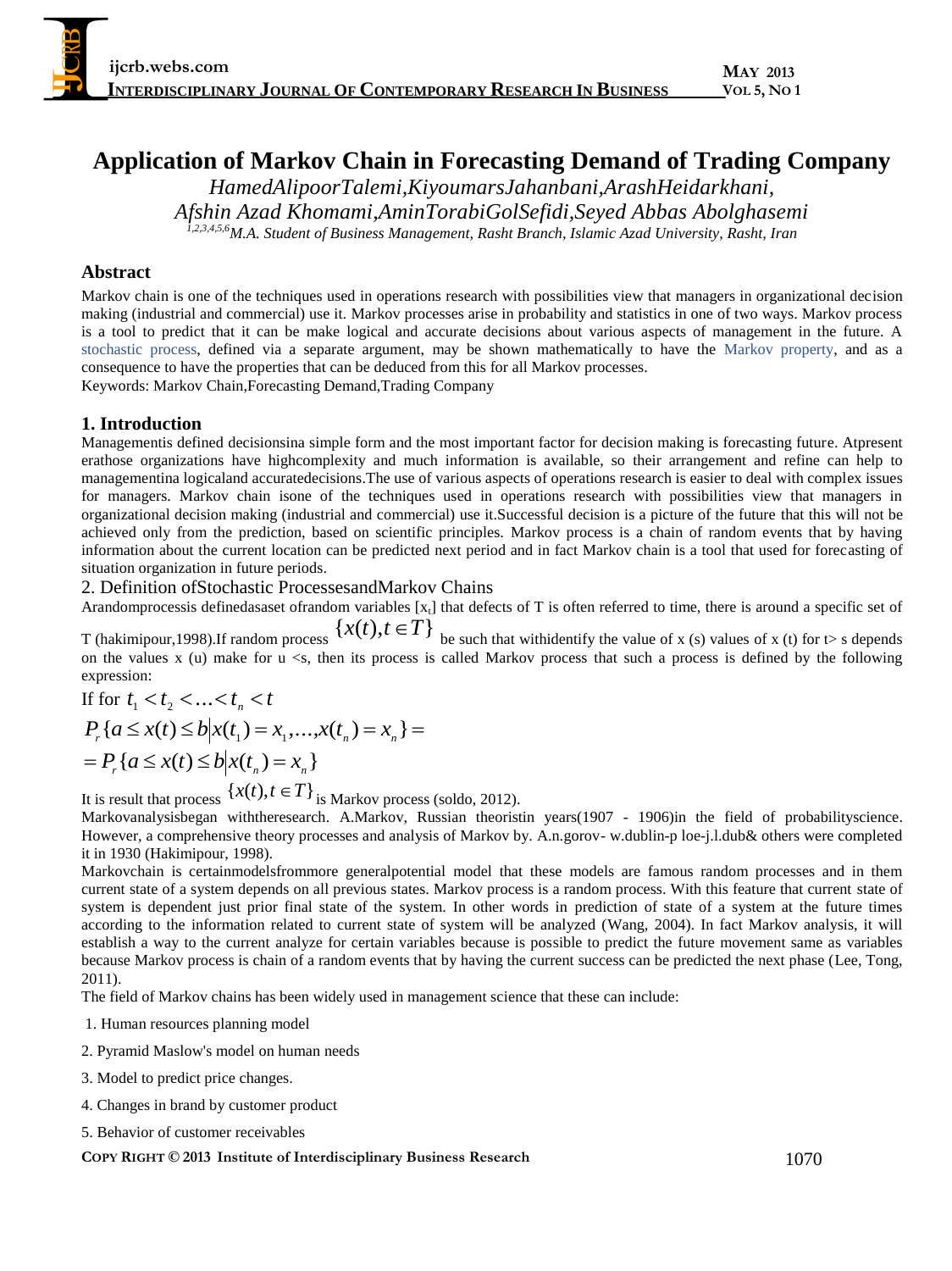**ijcrb.webs.com INTERDISCIPLINARY JOURNAL OF CONTEMPORARY RESEARCH IN BUSINESS**

**MAY 2013 VOL 5, NO 1**

- 6. Maintenance model
- 7. Inventory control
- 8. Describing a particular type of storage issues
- 9. Analysis and replacement human resources
- 10. Prediction of system reliability
- 11. ......

#### **3. Basic Concepts of Markov Processes**

For analysis of system from Markov model should determine the two basic elements of the system and the possibilities of movement between them. System state is the status of the system at a moment in time like a car works or does not work at a moment in time. Probability of movement among the states call transition Probabilities that representing the system moves from

one state to another state during a specified period  $(i \rightarrow j)$  Probability of some change from one state to another state in the next period is called transition Probabilities of the Markov model  $P{Xt+1=iXt=i}$ 

If thenumber ofpossible statesin Markov chain isalimited,transition probabilities can show to form a matrix that this matrix in Markov process will be always square (m \* m). In thismatrixPijshowtransition probabilities fromstateto stateinnext time period (Deng, 1990).

$$
\begin{bmatrix}\n1 & 2 & j & m \\
1 & P_{11} & P_{12} & \cdots & P_{1j} & \cdots & P_{1m} \\
2 & P_{21} & P_{22} & \cdots & P_{2j} & \cdots & P_{2m} \\
\vdots & \vdots & & & & \\
P = i & P_{il} & P_{i2} & \cdots & P_{ij} & \cdots & P_{im} \\
\vdots & \vdots & & & & \\
P = \begin{bmatrix}\n\vdots & \vdots & \vdots & \vdots \\
P_{im} & P_{m2} & \cdots & P_{mj} & \cdots & P_{mm}\n\end{bmatrix}
$$

Also transition probabilities can show in form of graph.



Every issue to resolve by a Markov process should be having the following three characteristics:

1- Transition probabilities are dependent on only the current state of the system.

- 2- Transition probabilities are always fixed.
- 3- Sum of transition probabilities move to other states in the next time period should be equal one.

#### 4. Prediction ofFutureStates

Predictions of future states require that initial states of the system are identified and transition probabilities fixed. There are severalmethodsfor predictingfuturestates that in this paperrefers to as case to the matrix multiplication (Yamaguchi, Nagai, 2006). Matrix multiplication is a simple method for predicting the state of a Markov system for future periods. By havingthe initial state of matrix multiplication can be used for prediction system at timen. A) Thestateof the system:

**COPY RIGHT © 2013 Institute of Interdisciplinary Business Research** 1071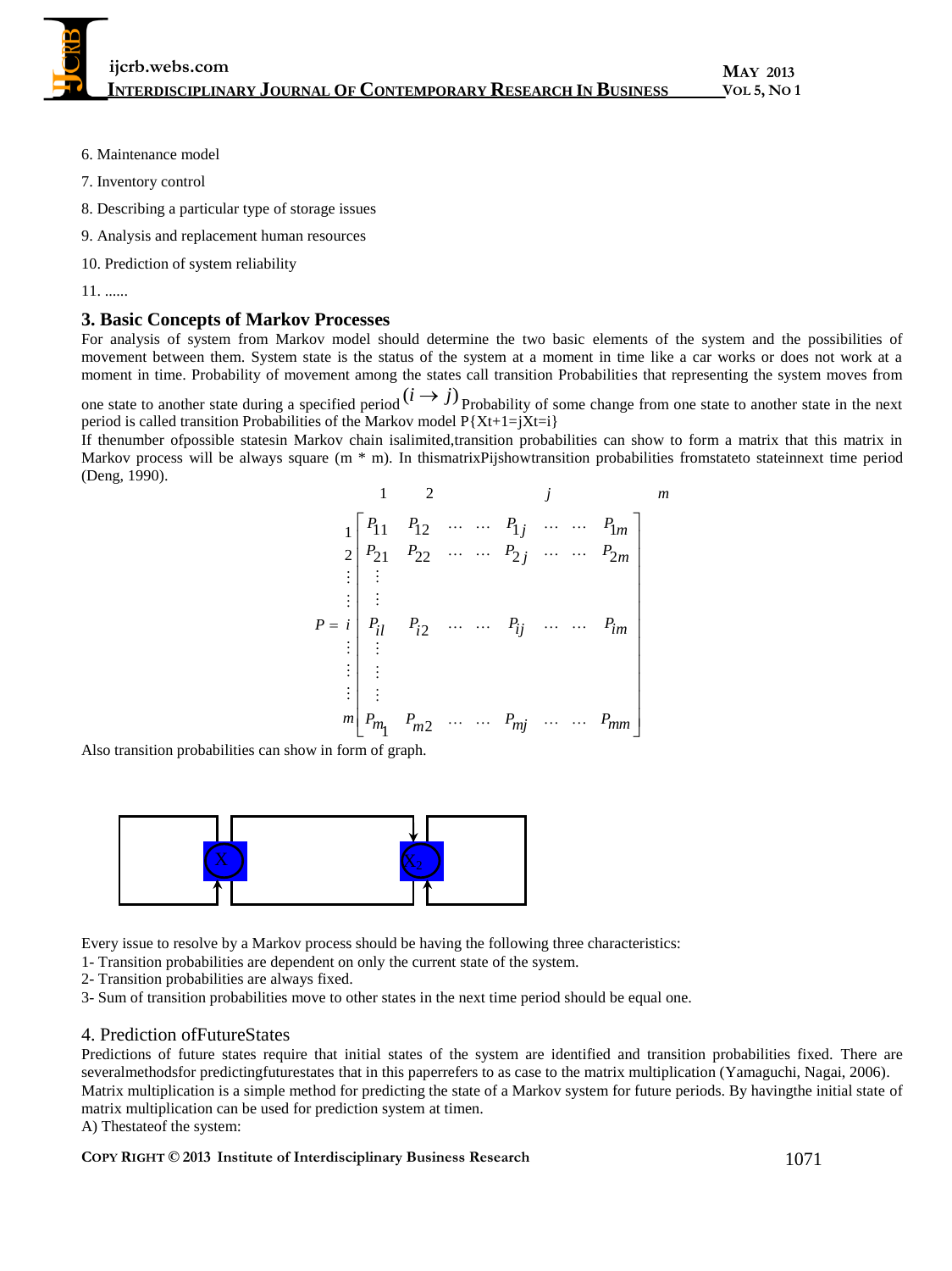Firstsystem stateat timenis showed by aone-dimensionalmatrix to name of vector

 $P(n)=\{P_1(n),P_2(n)\}\$ 

That in this relation  $P(n)$  value vector (n). $P_1$ 

 $P_1$  (n)= the probability that system at time n be in state 1

 $P_2$  (n) = the probability that system at time n be in state 2

If we suppose that system at time n be in state 1Then  $P_1(n)=[1,0]$ <br>If we suppose that system at time n be in state 2 Then  $P_2$ If we suppose that system at time n be in state 2 Then  $P_2(n)=[1,0]$ 

It is necessary to note here that if there is a system of more than two states, not necessary that the system in the initial state is only one of the states and may be more than one state but in any state vector sum must always be equal to one. For example, the state vector for a system of three cases may be [0/1 and 0/7 and 0/2]

b) Matrix of transition probabilities (p):

 $\mathcal{D}_{1}$ 

Transition probabilitiesmatrixis shownas following

$$
\begin{array}{cc}\n1 & 2 \\
p_{11} & p_{12}\n\end{array}
$$

2 1 *P*

$$
p_{21} \quad p_{22}
$$

In this matrix:

P= Transition probabilities matrix

Pij= Transition probabilities of system from state i to state j

C) Prediction ofthe futurestate:

To calculate theprobability that system at time( $n + 1$ ) bestatej, we use as follows relationship

 $P(n+1)=P(n).P$ 

That this relationship:  $P(n+1)$ = Stateprobability vectorat timen +1 (one time periodlater)

 $P(n)$ = State probability vector at time (n) (current time period)

 $P =$ Transition probabilities matrix

According toabove relationshipcanbe calculatedtransition probabilities inseveral periods later in form of simple.

 $P(n+2)=P(n+1).P$ 

 $P(n+3)=P(n+2).P$ 

A general relationship is obtained from these relationships that as follow:

 $P(n)=P(0).P^n$ 

That this equation:

 $P(n)$  = State probability vector in time period n th

 $P(0)$ = probability vector in time period zero (starting point of time that probability of each state is certain)

 $P^{n}$  = power of n th in transition probabilities matrix

n= Number of time periods for which it is predicted.

Therefore it can be done necessary projectionsofthis relationshipforany period of time and used for decision making in planning (Zhang, 2001).

# **5. Stable State Conditions**

In Markovprocess often by more n (in long term) value vector tends tofixing state (Stable state). As to achieve its period multiplying the state vector in transition probabilities matrix is equal to transition probabilities matrix in periods later that this state is called Stable state.

If stable value show by  $\pi$  symbol, instable state, the state vectorwill beinterms of decimal values as follow:

 $\pi = [\pi_1, \pi_2]$ 

Inthis relationship:

Π=State probability vector (as relative amounts)

 $\pi$ <sup>1</sup> = amount of state 1

```
\pi<sub>2</sub> = amount of state 2
```
Since in stable state conditions isn't important time period and values are independent of time, multiplicationof state vector in transition matrix avectorin stable statewill be same as state vector. Therefore stable state values can be determined in the following manner algebra: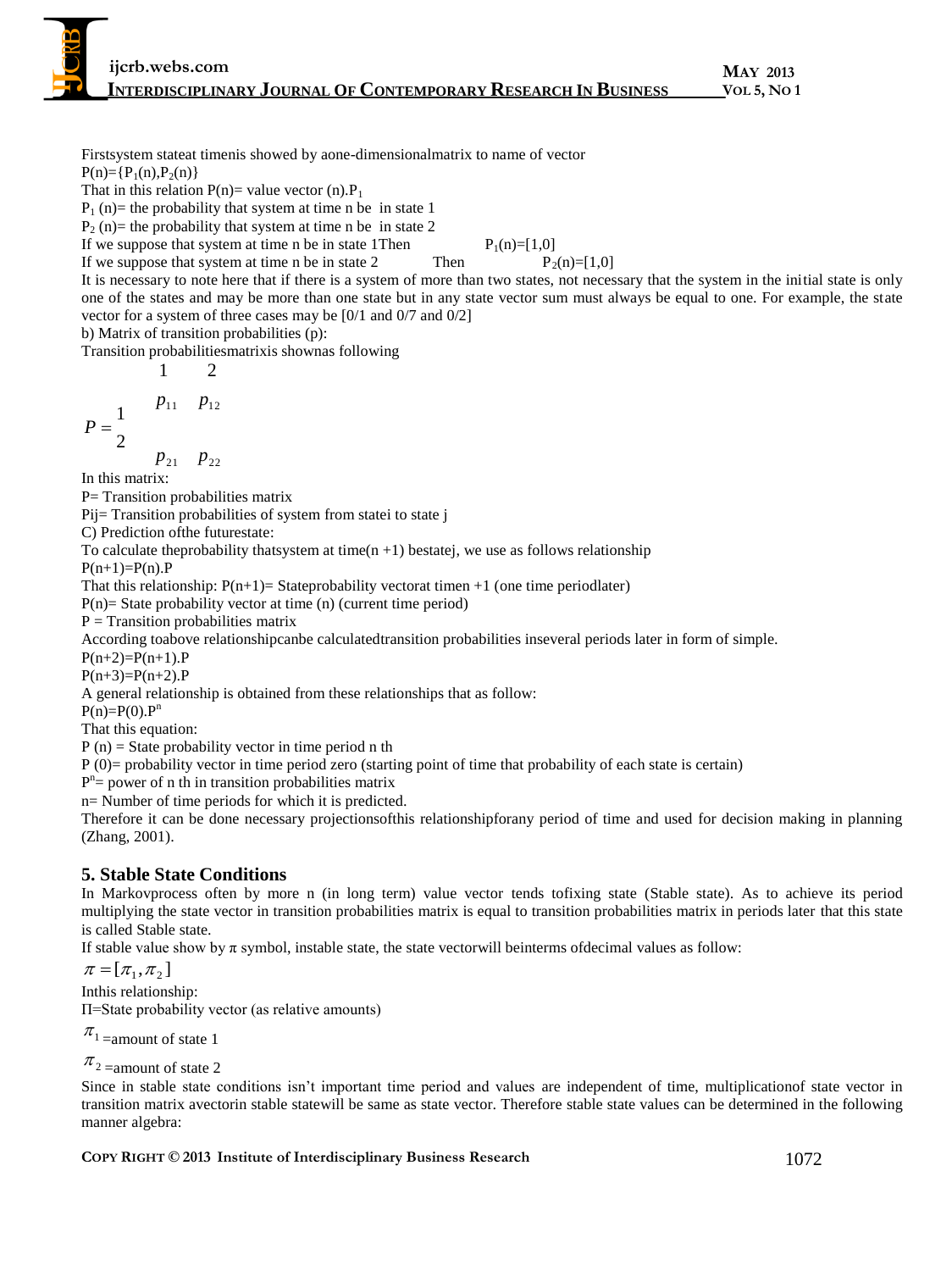$$
\pi = \pi.P \Longrightarrow \pi = [\pi_1, \pi_2] \times \begin{bmatrix} P_{11} & P_{12} \\ P_{21} & P_{22} \end{bmatrix} \Longrightarrow \begin{cases} \pi_1 = \pi_1.P_{11} + \pi_2.P_{21} \\ \pi_2 = \pi_1.P_{12} + \pi_2.P_{22} \end{cases}
$$

And on the other hand sumof probability states must be equal to one:  $\pi_1 + \pi_2 = 1$ 

Thereforewe havethree equationsandtwo passive that solving it will obtainedvalue of thestate vectorinperiodn th that it isbeginning ofstable state.A Markov process may not reach always stable state. However, it can be stated thatif there is a value of n that all elements of P<sup>n</sup> be greater than zero, in this conditions there will be a Stable state. To calculate the Stable state can be used MicroManager Software that is applicable to in the analysis of Stable state (Ujjwal Kumar, Jain, 2010).

# **6. Conclusion:**

Markov processisatool topredict that it can be make logical and accurate decisions about various aspects of management in the future. Also Markov is random process. With these differencesinMarkovprocessto predictthefuturestateis used information related to the lastperiodthat this is one of the analyzable fundamental principles through Markov chains.

In transition probability matrix that rows and columns should always be equal (it be square shape)sum of rows is equal to one. In prediction offuturestates based on aMarkovchainifpredictionare calculatedfor several period consecutive of a system.Finally, after some time the results will be the same that is called stable state and thiscaused by interference only data ofone period (zero period) in calculation.